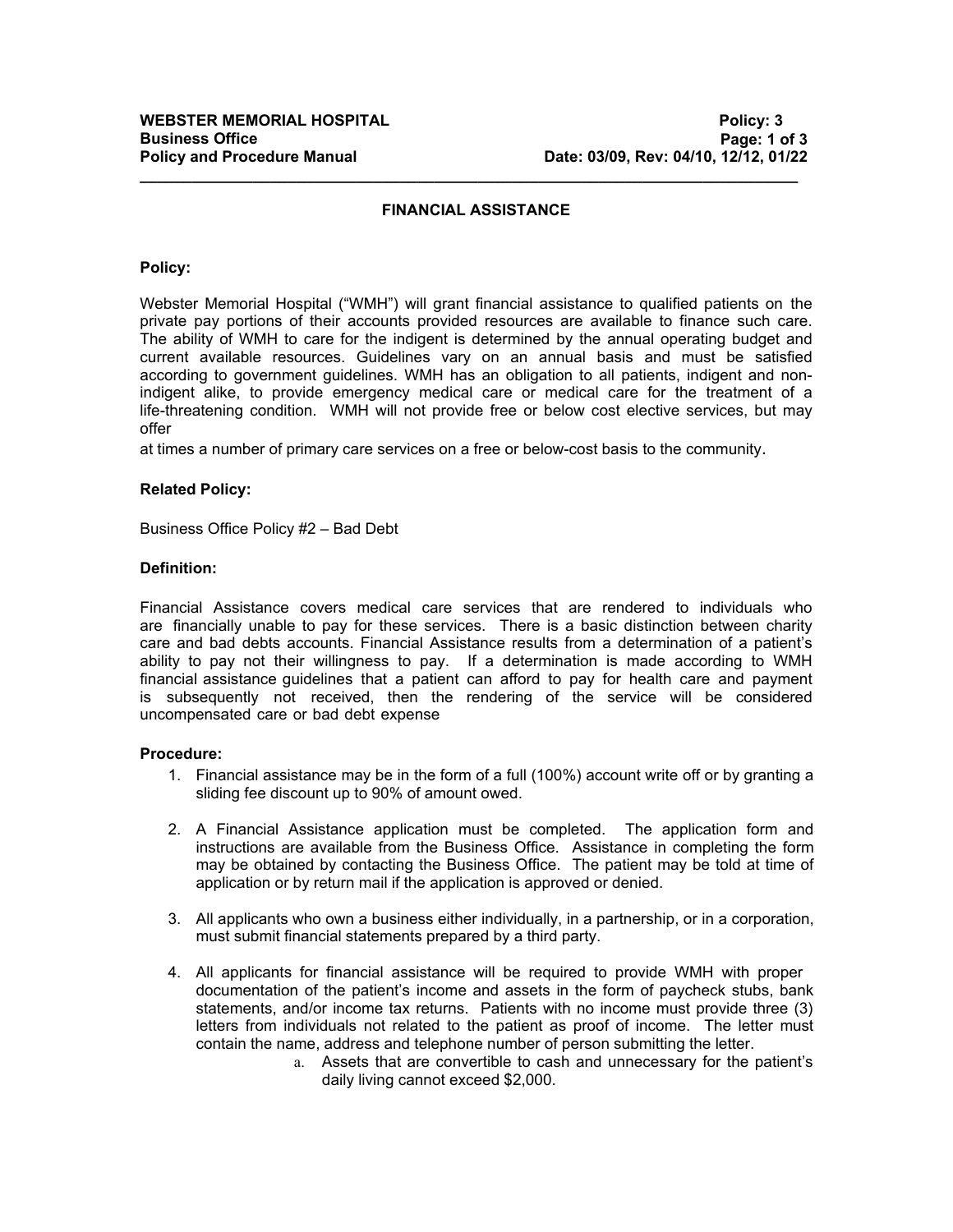## **FINANCIAL ASSISTANCE**

**\_\_\_\_\_\_\_\_\_\_\_\_\_\_\_\_\_\_\_\_\_\_\_\_\_\_\_\_\_\_\_\_\_\_\_\_\_\_\_\_\_\_\_\_\_\_\_\_\_\_\_\_\_\_\_\_\_\_\_\_\_\_\_\_\_\_\_\_\_\_\_\_\_\_\_\_**

- b. Excluded assets include a primary residence, one vehicle, and medical equipment. All other assets convertible to cash will be counted toward the asset calculation up to the \$2,000.
- c. The hospital will use paid property/real estate tax information from the county in which the asset is located.
- d. If the applicant fails the asset test, regardless of income, the maximum discount will be 90%.
- e. Non cash expenses such as depreciation and amortization will not be counted as income reductions.
- 5. Designated hospital staff will review the completed application and/or interview the patient to determine if eligibility requirements are met. WMH may conduct investigations and verification of employment and resources.
- 6. No financial assistance will be approved without the proper documentation.
- 7. Payments have been received from all third party payors such as Medicare, Medicaid, private insurance, and outside funding assistance. Patients must have also complied with all third party funding requirements.
- 8. Patient requesting a full write off of their account must make application within one hundred twenty (120) days after (a) discharge or (b) receipt of final insurance payment. Full write off will not be granted before services are rendered.

## **Sliding Fee Program**

- 9. Approved sliding fee applications are valid for six (6) months unless the patient's or patient's household circumstances have material changes. It is the responsibility of the patient to notify WMH immediately with material changes. It is the responsibility of the patient to re-apply for sliding fee discount.
- 10. If approved for the sliding fee program, the patient will be issued an identification card with the amount of discount. The patient must present the card upon time of registration to insure the discount is applied to the account.

# **Application Procedures:**

Patient Name. Full legal name of patient.

Address. If post office box, include route or street number. Include directions to home.

Number in household. Include only residents who are related to patient by blood or marriage or those who are listed as residing in the household on a regular basis. Do not include guest or temporary residents. Temporary resident is defined as less than 180 days.

Monthly income. All income sources must be listed on the application. Applicants must attach proof of income. Gross wages less **required** federal and state withholdings and payroll deducted insurance premiums will be used in the net income calculation.